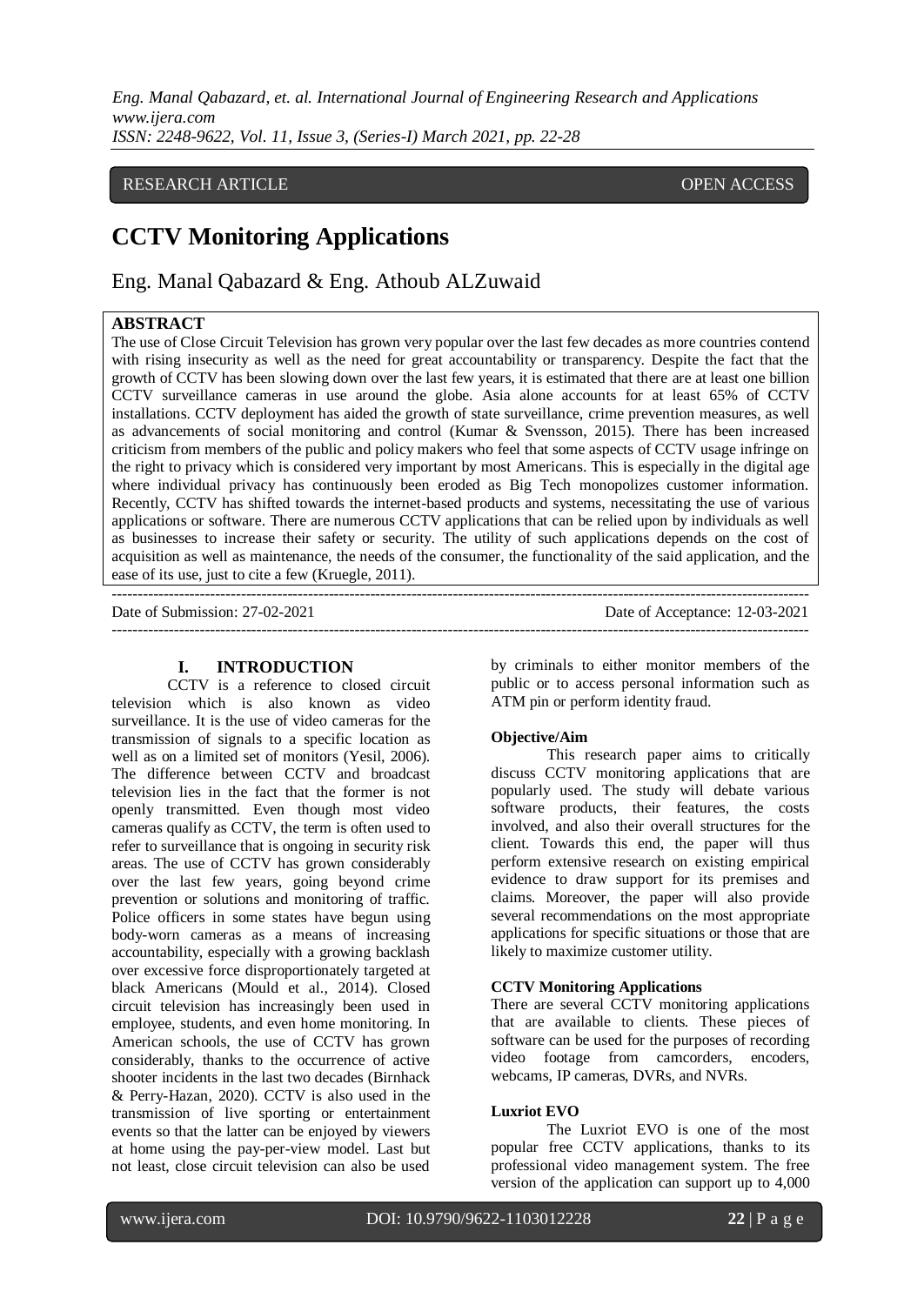different CCTV brands. Its features go beyond most of those found in regular software (Rose, 2020). For clients with a small installation that requires the robust video management software, Luxriot Evo can provide great utility, thanks to its stability as well as its additional features. These aspects include the ability to support up to 9 IP cameras and an endless array of camera models. In addition, this application provides a single remote connection and also runs on Windows 64-bit. It also comes with a setup wizard for easier installation of the software. Last but not least, it also has a live podcast feature that allows the broadcast of surveillance video to You Tube as well as other Real-Time Messaging Protocol (RTMP) services. Moreover, this application has an interface that is clear and intuitive for optimal customer utility (Birnhack, Michael, Perry-Hazan, 2020).

#### **Blue Iris**

The Blue Iris Software is a free security camera application that is designed for small offices and homes. Unlike the video management system leveraged by the Luxriot EVO, this particular software has limited support for professional applications. Nonetheless, the Blue Iris Software is very popular, thanks to its ability to record using up to 64 cameras, including webcams, camcorders, IP cameras, and capture cards (Rose, 2020). In addition, the video is standardized for easier playback on a personal computer or handheld devices. Blue Iris also has an inbuilt web server that aids in posting information in website. The application has a multiple views option for a more nuanced monitoring of the premises, and when motion is detected, the owner is notified via loudspeaker, text message, and email. Last but not least, the software is available for both for personal computers and mobile devices for optimal client convenience. The revenue model of the company has two versions, the light edition form which costs \$29.95 and supports a single camera, as well as the full version which goes for \$59.95 and supports 64 cameras. The application also has a 15-day free trial period for users who still need to make up their minds (Birnhack, Michael, Perry-Hazan, 2020).

#### **iSpy**

l

Another popular piece of software is the iSpy CCTV which also offers some interesting features. Being an open source application developed by iSpyConnect, this software is compatible with numerous CCTV cameras from various manufacturers. It allows clients to not only download plugins for barcode scanning, but also text overlay as well as face and license recognition (Brown, 2021). Additionally, footage can also be uploaded to the cloud or Google Drive as well as on YouTube. It also has a text to speech option that allows the client to talk via the iSpy website and also monitor or listen to mic setup. The iSpy software can be used locally for as many cameras as the client wants. The free version of the software comes with several additional features including broadcasting, motion detection, and recording schedule. It also has several features such as email alerts, Twitter and SMS notifications, remote view, and cloud recording which are available at a certain price. The application has two subscription plans for clients to choose from, the basic package at \$7.95 and the ultimate package costing \$49.95. Moreover, the plugins also come at an extra cost, although they have a free 7-day trial period.

## **Webcam XP**

The WebcamXP was also quite popular among the clients of closed circuit television programs, thanks to its compatibility with diverse device manufactures as well as the fact that it allows for remote monitoring. Clients can monitor their homes or business premises from any location by converting their computer or mobile device into a security system. It also has other features including broadcasting live video to a website and scheduling of automatic recording as well as capturing. Even more impressive is the fact that this software can support a wide range of over 1,500 surveillance cameras. The closed circuit monitoring application also provides a highly stable and superior performance to the client. This software is renowned for its ease of setting up as well as versatility. It supports USB webcams as well as popular video formats such as AVI, MOV, MP4, and WMV, just to cite a few. It can also be used with https (Hypertext Transfer Protocol Secure) posts, FTP, and media streams. The software is designed for digital use and is very lightweight, which allows it to reduce the resources utilized on a personal computer or any device used (Martins, 2019). Last but not least, the software has pan, tilt, and zoom options as well as advanced controls for restricting access depending on the user. This application is 100% free.

#### **Shinobi**

Another CCTV monitoring application is Shinobi. This is an open platform application that supports Windows, Linux, and also Mac OS.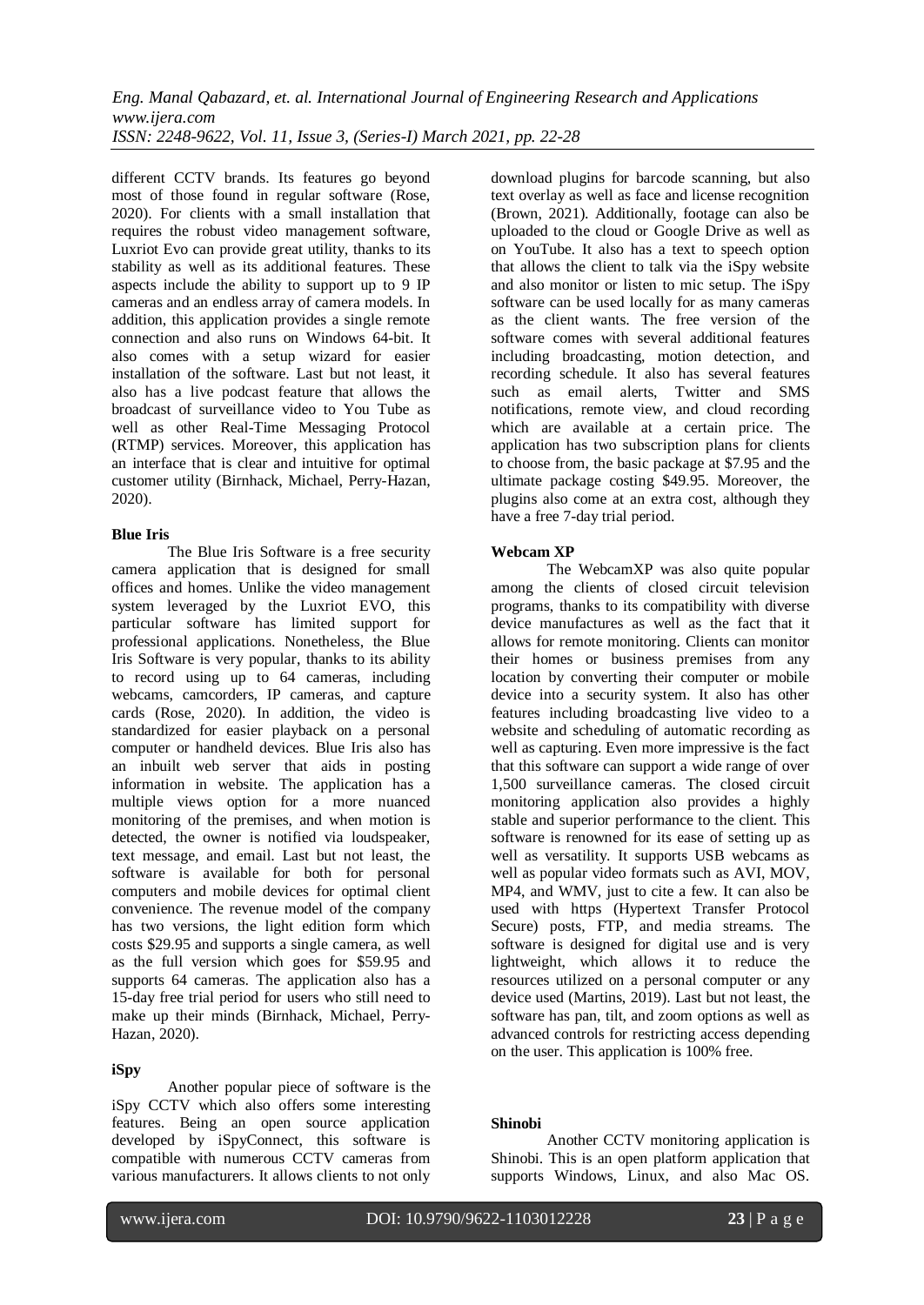Shinobi is an open source CCTV application that is famous for its client-friendly interface. The application leverages a multicast stream where a single source provides multiple clients with video and records videos that are compatible with most personal devices such as PCs and mobile phones (Rose, 2020). In addition, Shinobi also has no stream limits often brought about by browser shortcomings. It also provides automatic backup for client data where information is stored using MYSQL and MARIADB databases. The Shinobi software is available in two subscription packages, a free version for personal/home use as well as professional version that retails at \$75 per month (Birnhack, Michael, Perry-Hazan, 2020).

## **Cam Wizard**

Cam Wizard is the alternative CCTV software that supports USB camera recording as well IP cameras. This a surveillance application that includes essential features such as motion detection, notification, time schedule, and FTP upload (CNET, 2020). It supports Windows operating system and compresses content into Windows Media video that can be viewed on most devices. The software can be triggered to start recording physically, remotely, and through motion detection. The motion detection capabilities of the software are top-notch and consistent, relying on the latest algorithms to minimize false alarms. It can also be used as a webcam server since it has the capability of streaming live JPG stills over HTTP. The surveillance recordings can be sent to an email address or uploaded to remote server via file transfer protocol (FTP). Cam Wizard has an advanced compression algorithm that allows clients to use minimal storage space. Last but not least, the CCTV software also has a free 99-day trial period as well as a paid version costing only \$9.95, making it a major bargain.

#### **Ivideon Software**

The Ivideon software supports CCTV cameras from different manufacturers and the video stream is recorded using a cloud recording service. This application enables the client to use computer cams, IP cameras, NVRs, and DVRs as sources for the stream. The Ivideon CCTV software is highly recommended for users seeking a low-cost surveillance solution that delivers optimal utility for light user demands. It comes in two versions including home and business edition. Users can monitor their premises even when nowhere near the device as it has a remote access feature that enables notifications to be sent when there is an incident. This software also has sophisticated algorithms for detecting motion and flickers in fixtures that may indicate a security breach. Moreover, it is very affordable with plans starting at \$4 per month.

# **Contaware ContaCam**

Contaware ContaCam is another simple system that enables the user to utilize their webcam as a surveillance camera to record security footage on the local drive. Light and versatile, Contaware comes with motion detection capabilities and the ability to support unlimited cameras. This software records many hours of nonstop video for household purposes. It has simple features such as motion sensors that optimize the utility of available storage. Clients can also access their recordings and images remotely via port forwarding or drop box. It supports network cameras, IP cameras, webcams, USB webcams, WDM, and DV. Moreover, the webserver has internet as well as intranet password protection. Unlike most of the available software for CCTV recording purposes, this application is available for free. However, this also means that the webserver has limited features as well as functionality. Moreover, support and maintenance are not responsive when compared to alternative premium solutions.

#### **Zone Minder**

Zone Minder is a free open source application that only runs on the Linux operating system. It is accessible from all internet-enabled devices and is compatible with both digital and analog cameras (Brown, 2021). The software also supports 4K resolution with plans underway to provide cloud support. Additionally, the provide cloud support. Additionally, the application comes with video analytics and other statistical support. Zone Minder is robust enough to handle large amounts of data and can also be used with third-party programs for optimal performance (Brown, 2021). It is designed for both home and professional use and works with a diverse selection of surveillance hardware.

#### **SmartViewer**

SmartViewer is also a good CCTV monitoring application that updates to the latest version automatically as long as there is access to the internet. The software application was developed by Samsung to simplify the management of Wisenet device control. It provides an intuitive interface for monitoring live feeds or recorded video over a network. This application is compatible with DVR and NVR devices as well as cameras. SmartViewer supports two monitors and up to seventy two cameras. It is also easy to set up,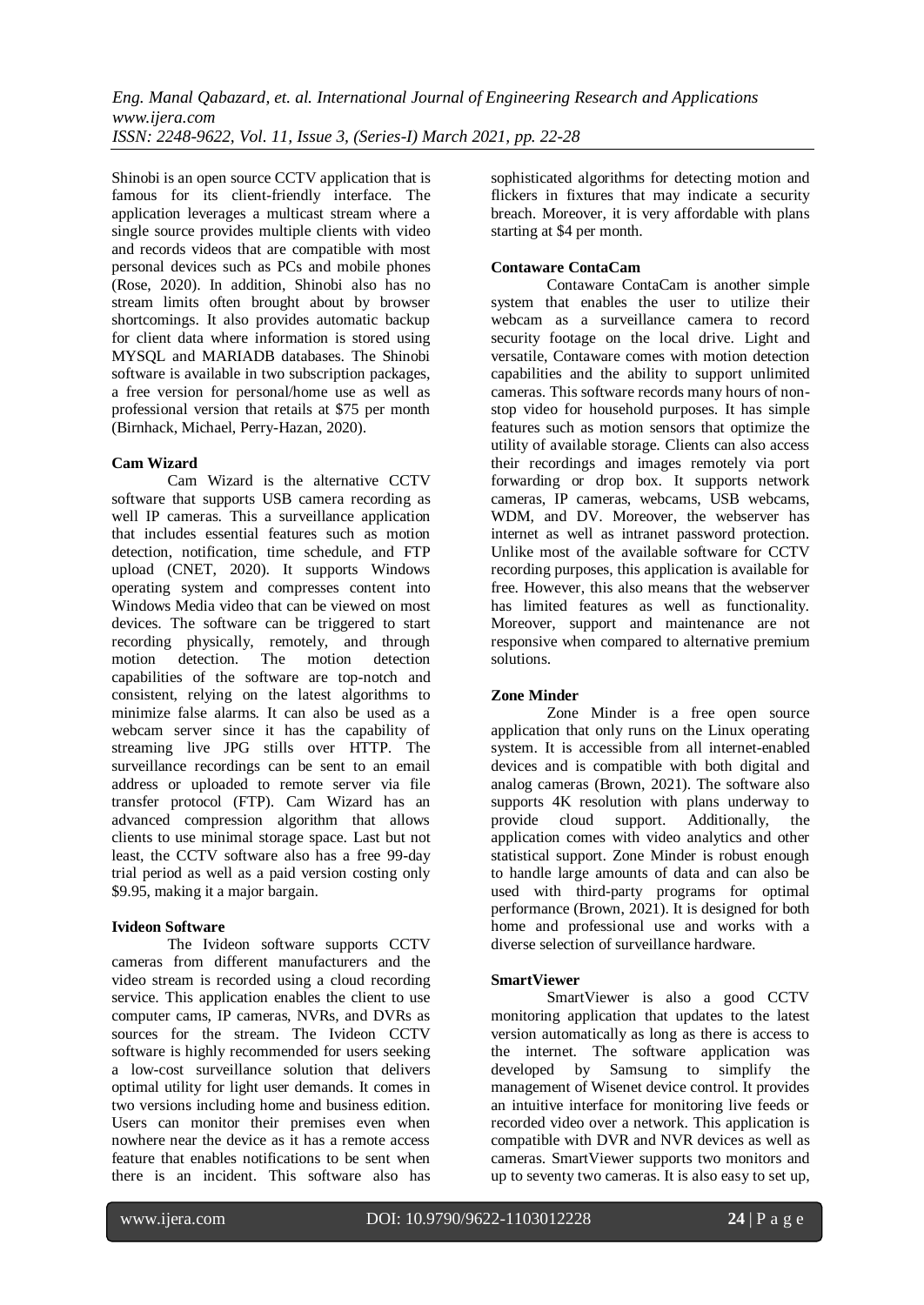export videos. Besides, it has a viewing app for booting. It has search option, favorites section, as well as built-in support for sequence function.

# **Genius Vision**

vision is another video management application popular among clients seeking surveillance solutions. This closed circuit software has numerous versions including but not<br>limited to enterprise, community, NVR enterprise, community, NVR subscription, NVR lite, and enterprise editions. The app is designed to be compatible with different kinds of cameras including webcams, IP cameras, and USB cameras, just to cite a few. The software can be customized or tailored to the needs of the business. The application also offers full remote control and management through the browser. Other features include vision tamper detection, a panorama view, and video export to AVI. Moreover, it can be used with multiple monitors. The trigger rule and the event management capabilities increase the customer experience (Rose, 2020). The Genius Vision software also provides support for mobile devices, making monitoring possible from anywhere.

#### **NetCam Studio**

The NetCam studio comes with a free version and a paid version. The free version includes a camera feed to two monitors, notifications, and community support. However, the images and the videos captured are watermarked. The free version of the software does a decent job, but for a more impactful product/ service experience, it is advisable for clients to buy the license. This license allows clients to use the software for as long as they want with software updates for up to two years (CNET, 2020). After the two years expire, the application still runs as usual, but any upgrades have to be purchased. However, upgrades are only necessary when new hardware that requires the software installation is bought (CNET, 2020). The paid version has no watermarks, includes 250-day notification, and priority support for up to 64 sources. The software supports a wide variety of camera brands and is updated regularly to fix most system breaking bugs (CNET, 2020). Nonetheless, the interface of the application is not customerfriendly. The process of adding sources and troubleshooting also needs to be explained better to the final consumer.

#### **Freedom VMS**

Freedom video management system provides full support for all contemporary CCTV technologies including but not limited to Hdcctv v2, HD-SDI, HD-IP, HD-TVI, HD-CVI, SD CCTV (Brown, 2021). To optimize compatibility, the application also supports a variety of cables such as catt5, coax, and fiber. The Freedom VMS has sophisticated features including timeline playback as well as an E-map that supports drag and drop. The software enables the user to use four cameras at the same time, making it easier to go over the footage and observe it from multiple angles. All cameras can also be synced to show the same time. This VMS also supports export to external sources as well as downloading of recorded footage. The intuitive user interface makes it easier for the first-timers to navigate it with ease. Last but not least, the software can also be connected to NVRs, DVR, encoders, and servers.

# **SGS Home Guard**

SGS HomeGuard has received pole ranking among the free camera software since 2018. It is an all-in-one surveillance software designed for business and also home use. The application is specifically linked to personal computers and used for home-monitoring via the webcam. The program comes with the ability to be customized and has adequate privacy policies that make it safe for monitoring children (Stephenson, 2021). It is easy to set and comes with preview mode that saves bandwidth as well as time. The capabilities of the motion center ensure that recording is done in manner that optimizes storage. HomeGuard free is optimized for Windows. The standard version has additional features including saving screenshots, one-year free updates, time scheduler, events log, and a smart noise reduction filter.

# **Visec Surveillance**

The Visec Surveillance software is often used by cities for the purposes of plate analysis. Home security clients can also use it to playback and analyze recorded video on a local disk or on the internet. The one-button design of the application makes it easy to find the right IP camera in the network. Other features include a log window for convenient access as well as tilt and zoom capabilities. The software also supports multiple Windows and analog cameras such capture cards and webcams in addition to the IP ones. Visec surveillance is easy to navigate and it supports h.264, MJPEG, and MPEG4 formats. Despite being designed for Windows, Visec software is accessible on Android and Apple devices.

#### **IcamViewer**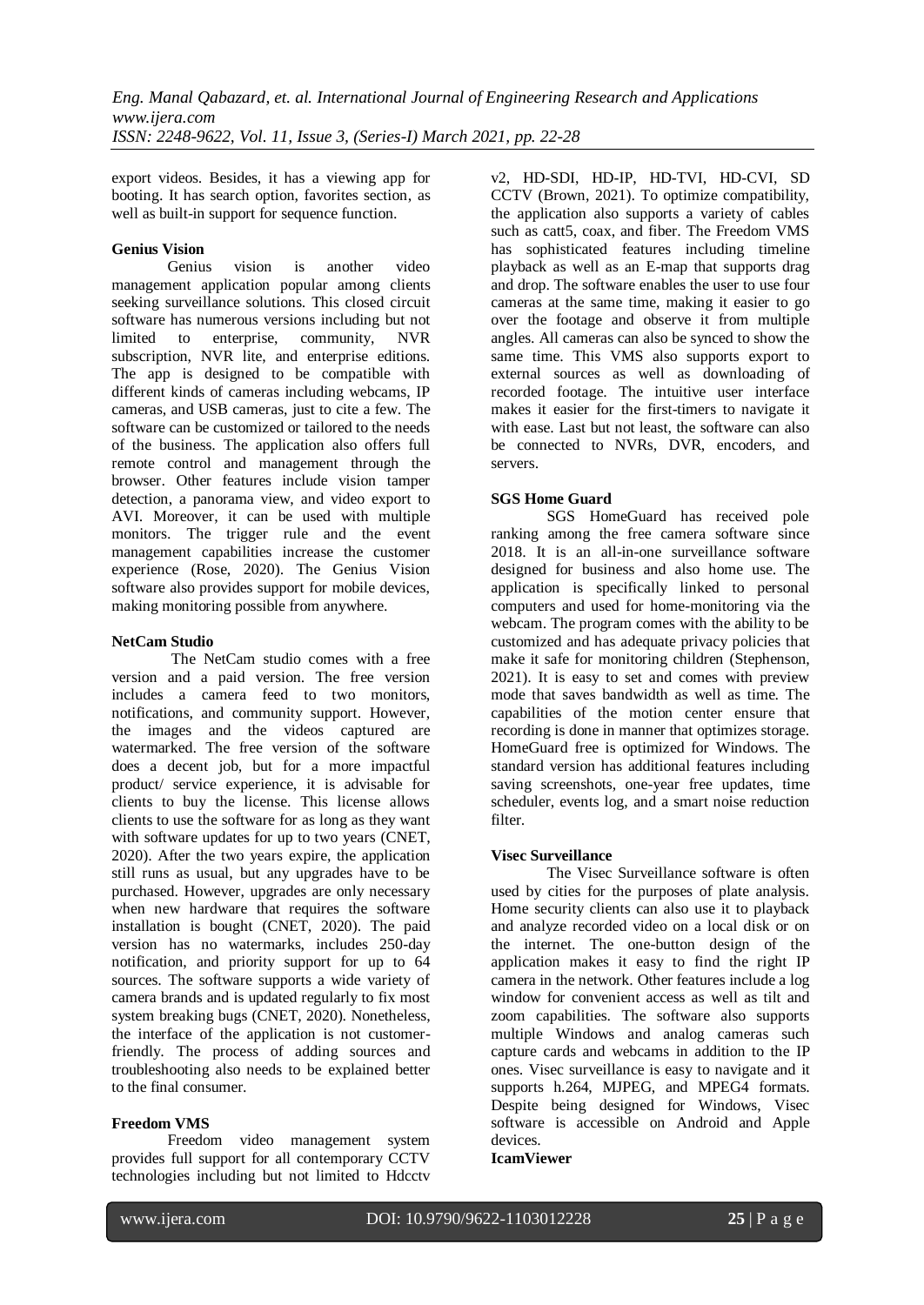IcamViewer is one of the best software built for IP camera viewing, but can also be used for analog CCTV cameras. The application can be utilized with up to 16 cameras, appropriate for covering a large area. The software is easy to set up and the interface has an easier learning curve. The application works with different kinds of cameras and comes with numerous features including an up-to-date surveillance section to keep the client appraised as far as technology and the latest features are concerned. It is available for iPhone and iPad users.

#### **Sentry Vision Security**

Sentry Vision Security is also free software that can be used for home security. This freeware allows the client to convert their webcam into a surveillance system to monitor their premises. The output of the program is easily viewable on a smartphone or any personal internetenabled device. It has features such as alarm notifications, automatic start up, scheduling, and motion detection that make it a good choice for customers without the need of any heavy duty.

#### **Sighthoud Video**

Another free CCTV security app is Sighthound Video which also turns the webcam on a personal computer into a surveillance system. The most outstanding feature of this freeware is its people detection feature that enables it to sense when a room is occupied and start recording. It comes with a free version as well as paid version. Even though the former has adequate features for lightweight surveillance at home, upgrading to the standard package also provides more utility for the client.

#### **Azimuth VMS CCTV**

Despite the fact that the original VMS was discarded by the founding company, this application has become one of the most popular free IP camera programs. It can be connected to an endless number of cameras and it is also compatible with analog CCTVs. The VMS also supports h.264 compression, MPEG4, and also MJPEG. Other features include support for Intel IPP, PSIM connection, multilayer map, and client multiscreen (Martins, 2019). The application also includes edge detection and 360 as well as flat support. It is compatible with the support SIM and has integrated video analytics as well as superior notion sensor capabilities relative to other free software. This VMS has advanced features, but manages to remain very easy to use for first-time customers.

#### **II. RECOMMENDATIONS**

The large number of apps highlighted in the preceding section is adequate evidence that customers are spoilt for choice. The important question becomes, 'Why choose a particular CCTV monitoring application from the multitude of available options?' When making a choice as far CCTV surveillance software is concerned, there are several factors that have to be considered. It is recommended that before settling on one of the CCTV software options, clients should first determine their own needs. The needs of clients vary depending on the nature of the premises, that is, whether the CCTV is for in-house monitoring, home security or business surveillance (Stephenson, 2021). For in-house surveillance such as monitoring kids or the interior of a house, almost all applications have such capability. Therefore, it makes no sense to spend on a premium package when all that is needed is a nanny cam. The needs of home security also have their own considerations, but remains manageable with most of the leading freeware in the market. For business premises surveillance, a more professional application is required. Surveillance software for a business has to contend with increased demands as far as the number of cameras, amount of storage, and access to the Internet as well as multiple format support are concerned. These demands of a professional work environment cannot be met by most of the available CCTV freeware due to the need for greater capacity as well as responsive support (CNET, 2020). This necessitates subscription to standard or premium packages depending on business needs. Thus, before making a purchase, it is important for the client to match their needs to the most appropriate software. Otherwise, there is the likelihood that optimal utility won't be derived from consumption, resulting in dissatisfaction.

Cost is also an important consideration when purchasing a CCTV monitoring application. As shown by the evidence gathered, there are numerous free options available for various clients with less demands as far as capacity, processing power, and versatility are concerned. Clients seeking software for lightweight surveillance such as homestead monitoring do not have to make major cost considerations as they can have most of their needs met by freeware. However, for professional clients, cost of purchase as well as maintenance is a very important factor to consider. Most premium applications available in the market offer affordable subscription packages that most businesses would find attractive. However, there are also other costs that may arise from upgrading and updating of software. Therefore, it is prudent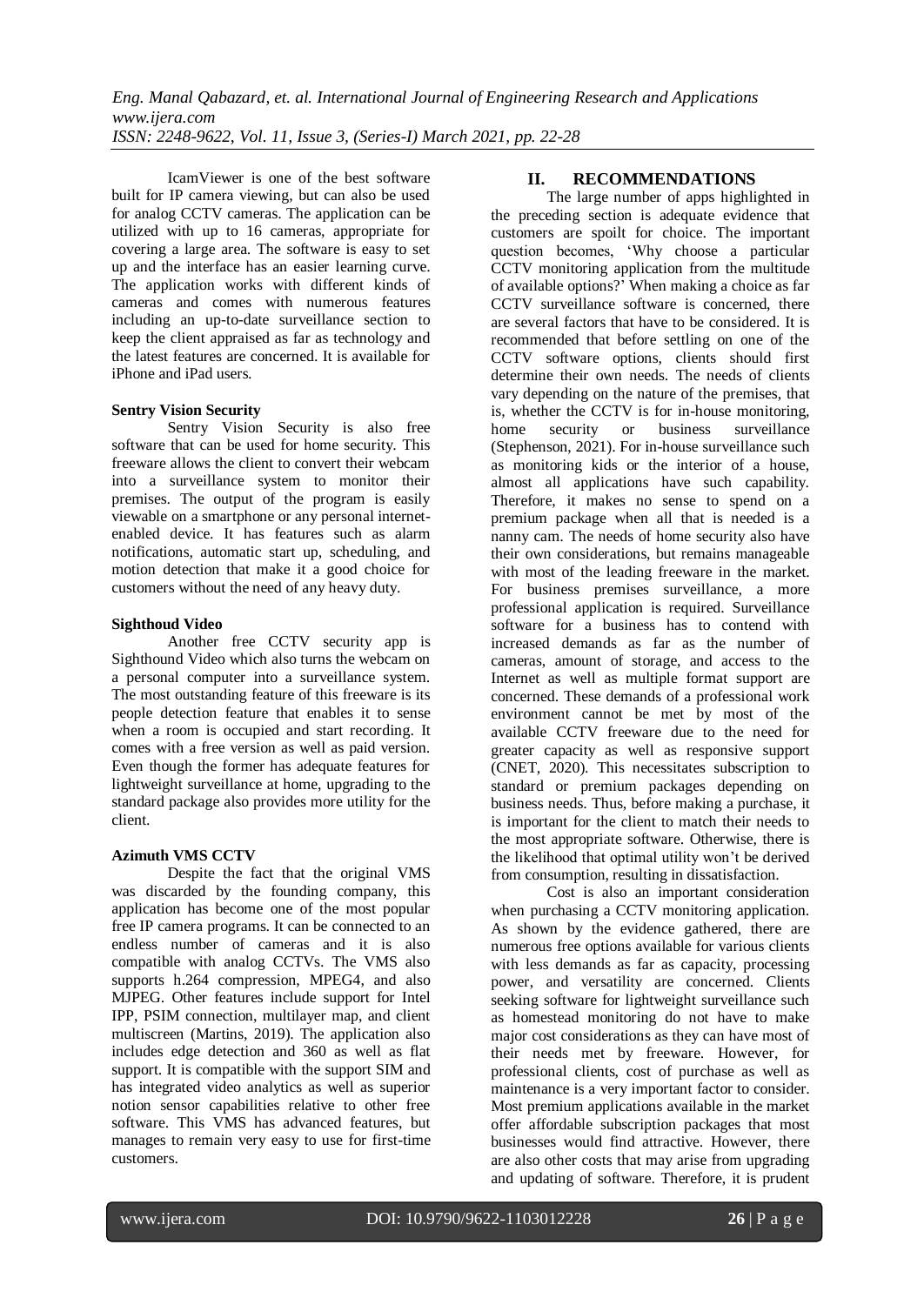for businesses to choose packages that require low initial investment and little or no additional payments. Therefore, once a business has identified its needs, the next logical step is to establish the available budget so that the cost of acquisition and maintenance can be calculated. It is also important to consider the cost of auxiliary or support services such as cloud storage and also the hardware compatible with the selected software (Stephenson, 2021).

Outsourcing of CCTV surveillance and security services is also an important consideration, especially for large business clients. Establishing a CCTV surveillance system comes with additional costs including personnel and hardware necessary for optimal functionality. This often involves setting up an entire department and providing it with adequate resources. For a company that has no prior experience or knowledge of security and surveillance, this can be a major distraction from its core competencies. Consequently, some businesses prefer to outsource their services to third parties who are experts at security services. By outsourcing CCTV monitoring application, the company is able to maintain its lean structure and avoid taking on responsibilities that add no value to the overarching corporate strategy (Kroener, 2014). In addition, it also improves the quality of services while also reducing the costs associated with surveillance. Security consultants whose core competence is surveillance are likely to do a better job as opposed to newly hired employees. In addition, the company does not need to pay for updated software or hardware because that is covered under the subscription plan. Moreover, in case of a security breach, their third party service provider can be held liable.

#### **III. CONCLUSION**

In conclusion, there are numerous CCTV monitoring applications for individual clients and companies to choose from depending on their needs as well as the financial ability. Most of the applications have free versions that offer basic functionalities. However, for more intensive home and business needs, it is important to purchase a standard or premium package that guarantees that client needs will be met optimally. Therefore, the choice for the most appropriate CCTV monitoring software is thus dependent on the needs of the client as well as their ability and willingness to pay. For large organizations where CCTV surveillance may be accompanied by additional resources such as hardware and personnel, it is advisable to outsource these services. This not only guarantees superior quality owing to the expertise of the third party as well as reduced additional costs, but also reduces the financial and legal liability exposure of the client.

#### **REFERENCES**

- [1]. Birnhack, Michael D.; Perry-Hazan, Lotem (2020). "School Surveillance in Context: High School Students' Perspectives on CCTV, Privacy, and Security". SSRN Electronic Journal. doi:10.2139/ssrn.3587450. ISSN 1556-5068
- [2]. Brown, Liza. (2021) 10 Best Free Security Camera Software. Retrieved from [https://filmora.wondershare.com/video/best](https://filmora.wondershare.com/video/best-security-camera-software.html)[security-camera-software.html](https://filmora.wondershare.com/video/best-security-camera-software.html)
- [3]. CNET. (2020) Surveillance software. Retrieved from  $\sim$ [https://download.cnet.com/s/surveillance](https://download.cnet.com/s/surveillance-software)[software](https://download.cnet.com/s/surveillance-software)
- [4]. Kroener, Inga (2014). CCTV: Technology Under the Radar?. Ashgate Publishing. ISBN 9781472400963.
- [5]. Kruegle, Herman (2011). CCTV Surveillance. ISBN 9780080468181
- [6]. Kumar, Vikas; Svensson, Jakob, eds. (2015). Promoting Social Change and Democracy Through Information Technology. IGI Global. p. 75. ISBN 9781466685031.
- [7]. Kroener, Inga (2013). CCTV: A Technology Under the Radar?. Ashgate Publishing. ISBN 9781472400963.
- [8]. Kumar, Vikas; Svensson, Jakob, eds. (2014). Promoting Social Change and Democracy Through Information Technology. IGI Global. p. 75. ISBN 9781466685031.
- [9]. Martins, Claudemir. (2019) Best CCTV Software for Modern Security Cameras. Retrieved from [https://learncctv.com/best](https://learncctv.com/best-cctvsoftware/#:~:text=Cam%20Wizard%20is%20a%20CCTV%20software%20for%20IP,triggers%20such%20as%20motion%20detection%20in%20the%20scene)[cctvsoftware/#:~:text=Cam%20Wizard%20i](https://learncctv.com/best-cctvsoftware/#:~:text=Cam%20Wizard%20is%20a%20CCTV%20software%20for%20IP,triggers%20such%20as%20motion%20detection%20in%20the%20scene) [s%20a%20CCTV%20software%20for%20I](https://learncctv.com/best-cctvsoftware/#:~:text=Cam%20Wizard%20is%20a%20CCTV%20software%20for%20IP,triggers%20such%20as%20motion%20detection%20in%20the%20scene) [P,triggers%20such%20as%20motion%20de](https://learncctv.com/best-cctvsoftware/#:~:text=Cam%20Wizard%20is%20a%20CCTV%20software%20for%20IP,triggers%20such%20as%20motion%20detection%20in%20the%20scene) [tection%20in%20the%20scene.](https://learncctv.com/best-cctvsoftware/#:~:text=Cam%20Wizard%20is%20a%20CCTV%20software%20for%20IP,triggers%20such%20as%20motion%20detection%20in%20the%20scene)
- [10]. Mould, Nick; Regens, James L.; Jensen, Carl J.; Edger, David N. (30 August 2014). "Video surveillance and counterterrorism: the application of suspicious activity recognition in visual surveillance systems to counterterrorism". Journal of Policing, Intelligence and Counter Terrorism. 9 (2): 151–175. doi:10.1080/18335330.2014.940819.

S2CID 62710484

[11]. Rose, Gordon. (2020) Best IP Camera Software 2020 – Top 15 Free & Paid Surveillance DVR NVR Camera Viewer.